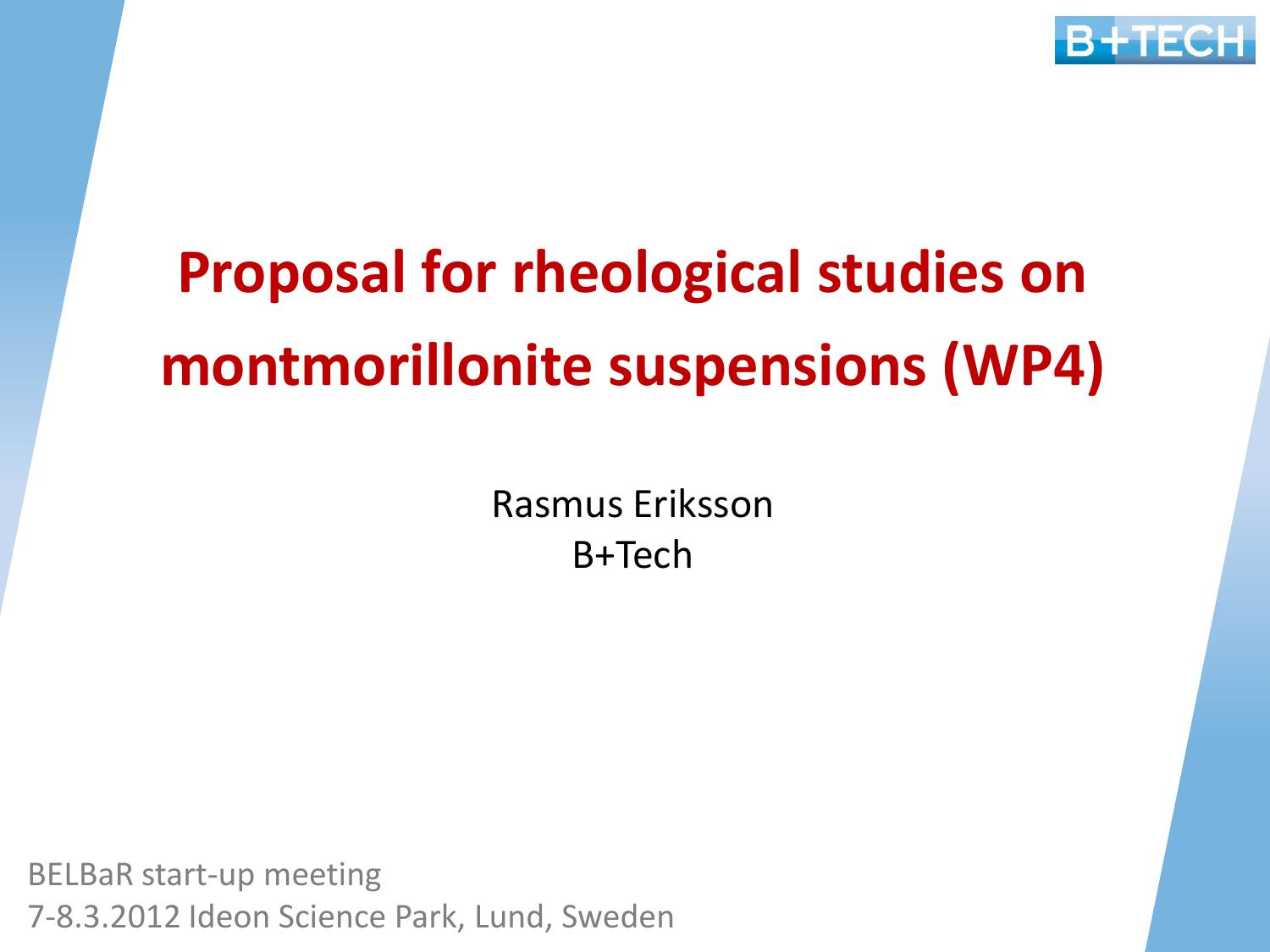### Suspension viscosity



#### Most suspensions exhibit shear thinning response.



Log shear rate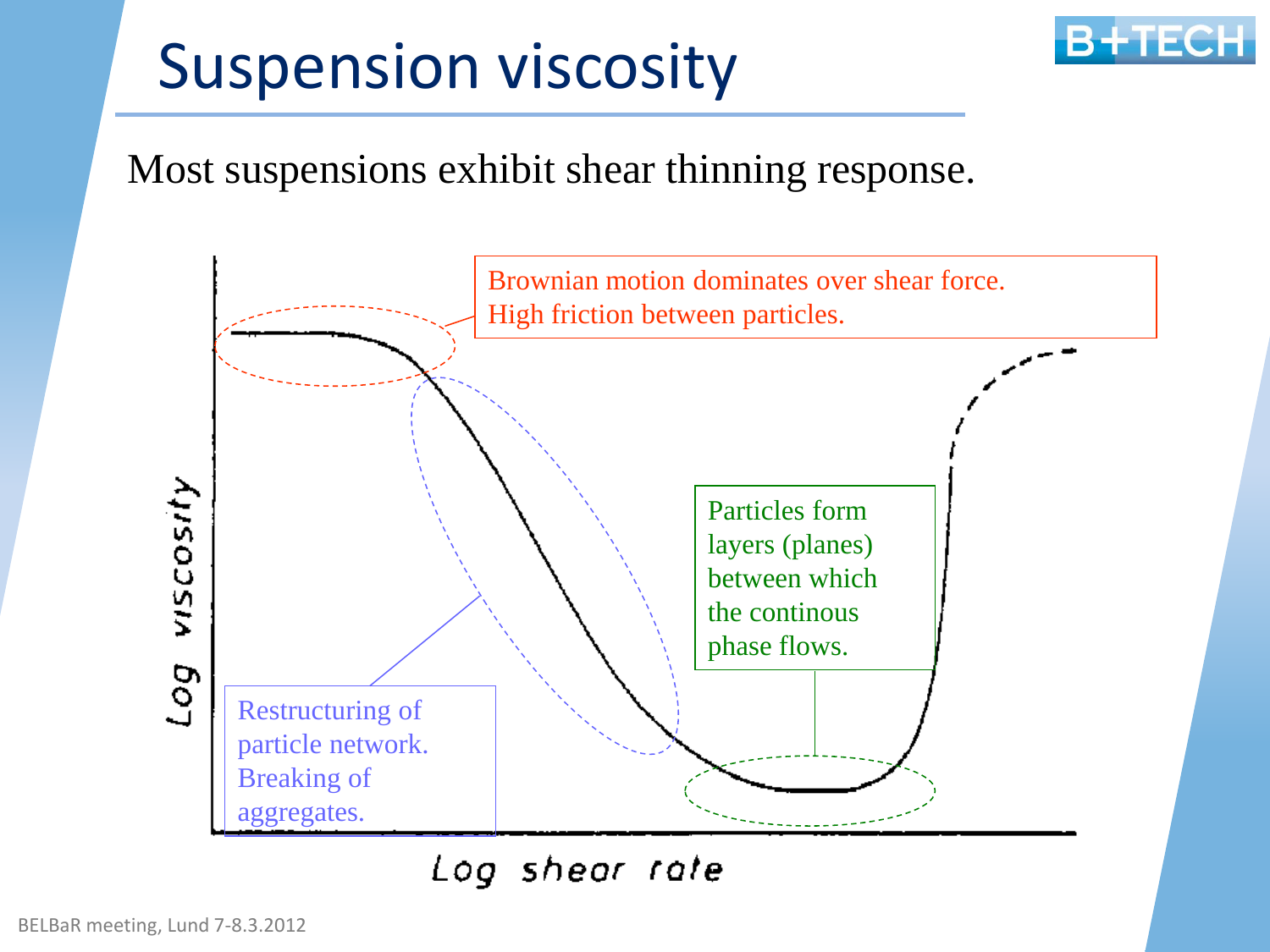

#### Couette geometry

The most common method to study particle network structures at rest is by performing small angle oscillatory shear measurements

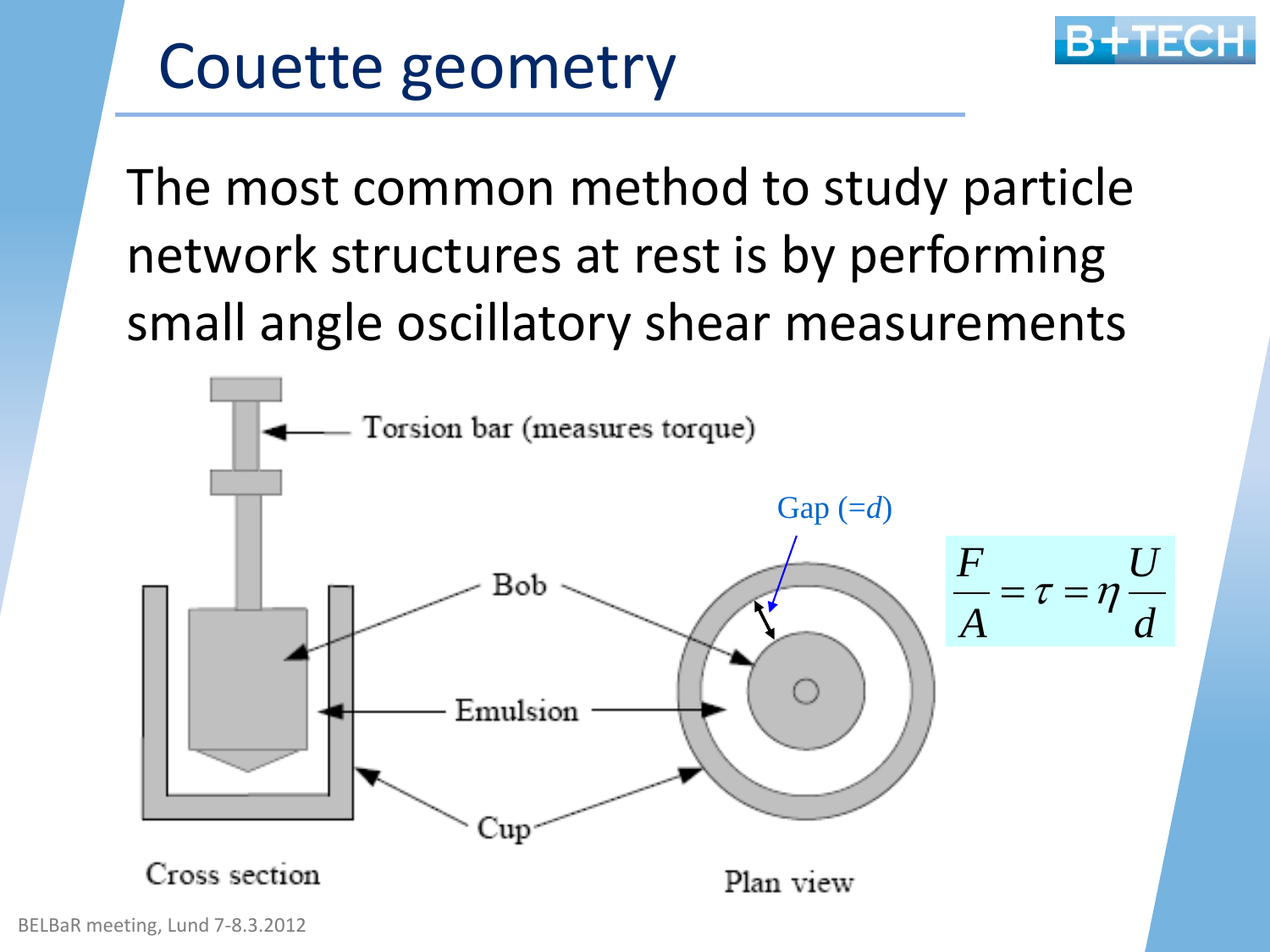

## Oscillatory shear

A sinusoidal strain  $(\gamma_0)$  is applied on the system. The magnitude of the response  $(\tau_0)$  and phase angle ( $\delta$ ) are measured.

- Perfectly elastic system:  $\delta = 0$
- Perfectly viscous system:  $\delta = 90$

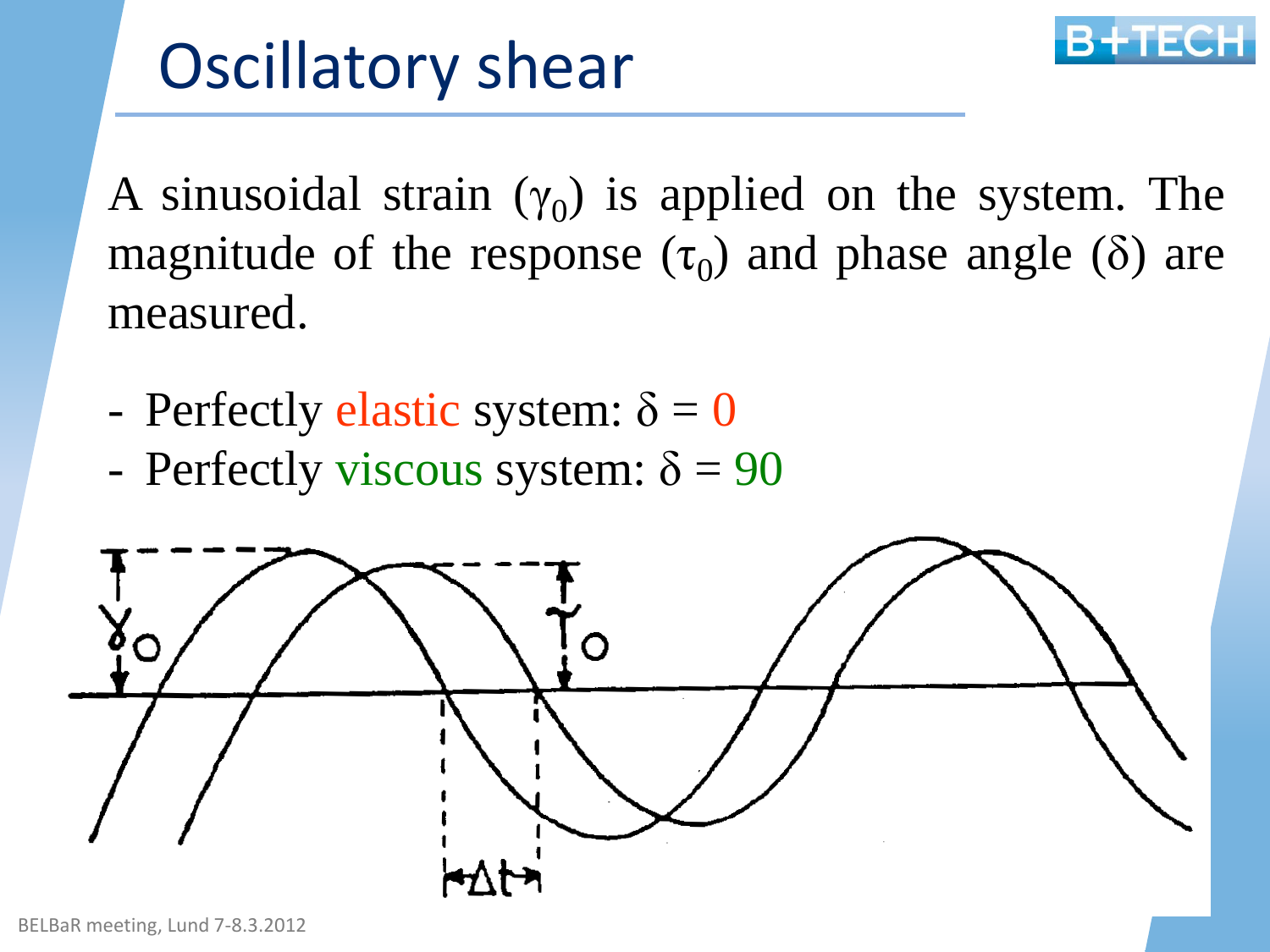#### Oscillatory shear



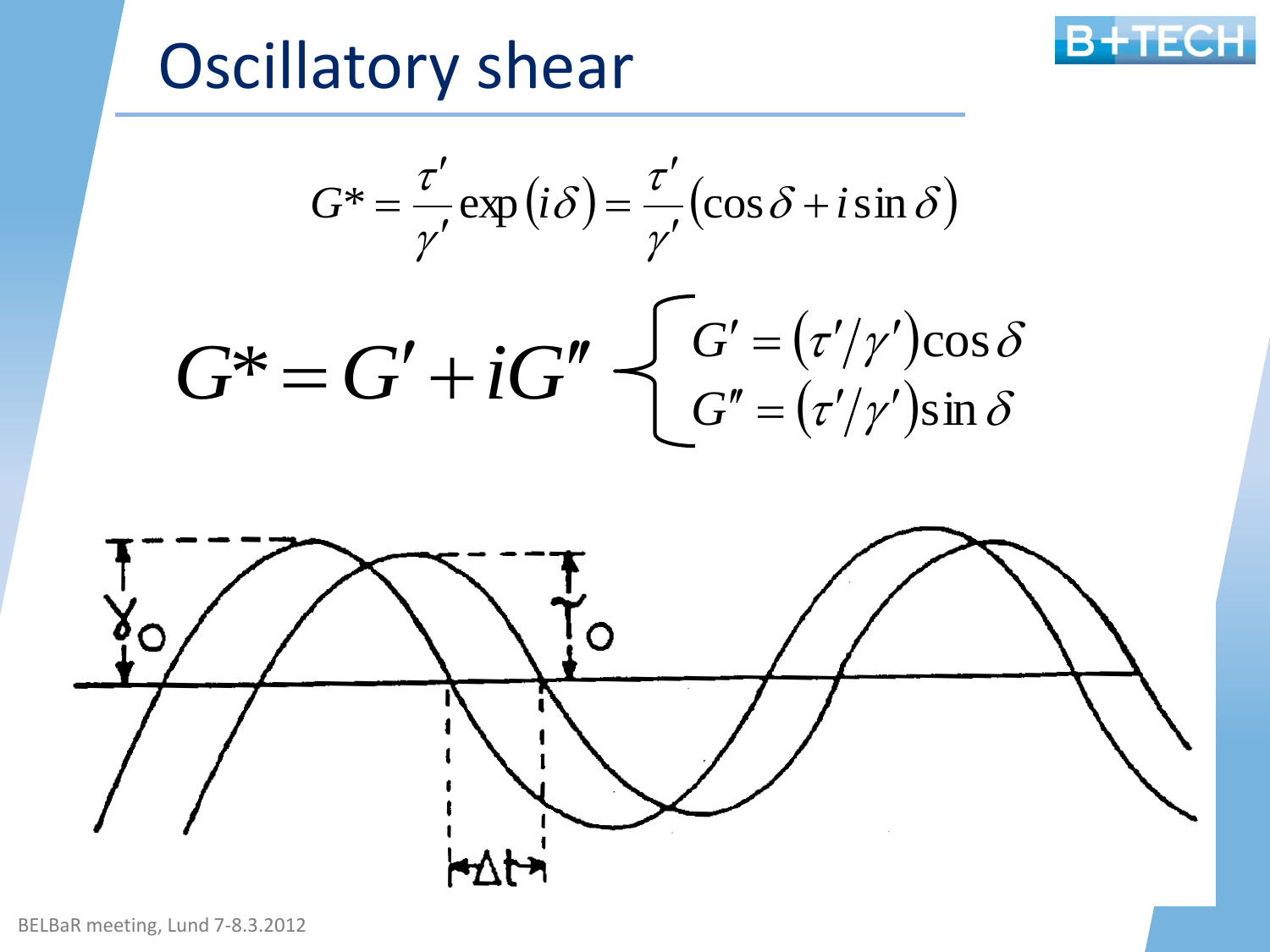



# Fracture Migration front

Buffer

- What is the structure of the material at the dissolution front?
- If a network structure is likely to form, what is the flow velocity (i.e. shear rate) required to disrupt it?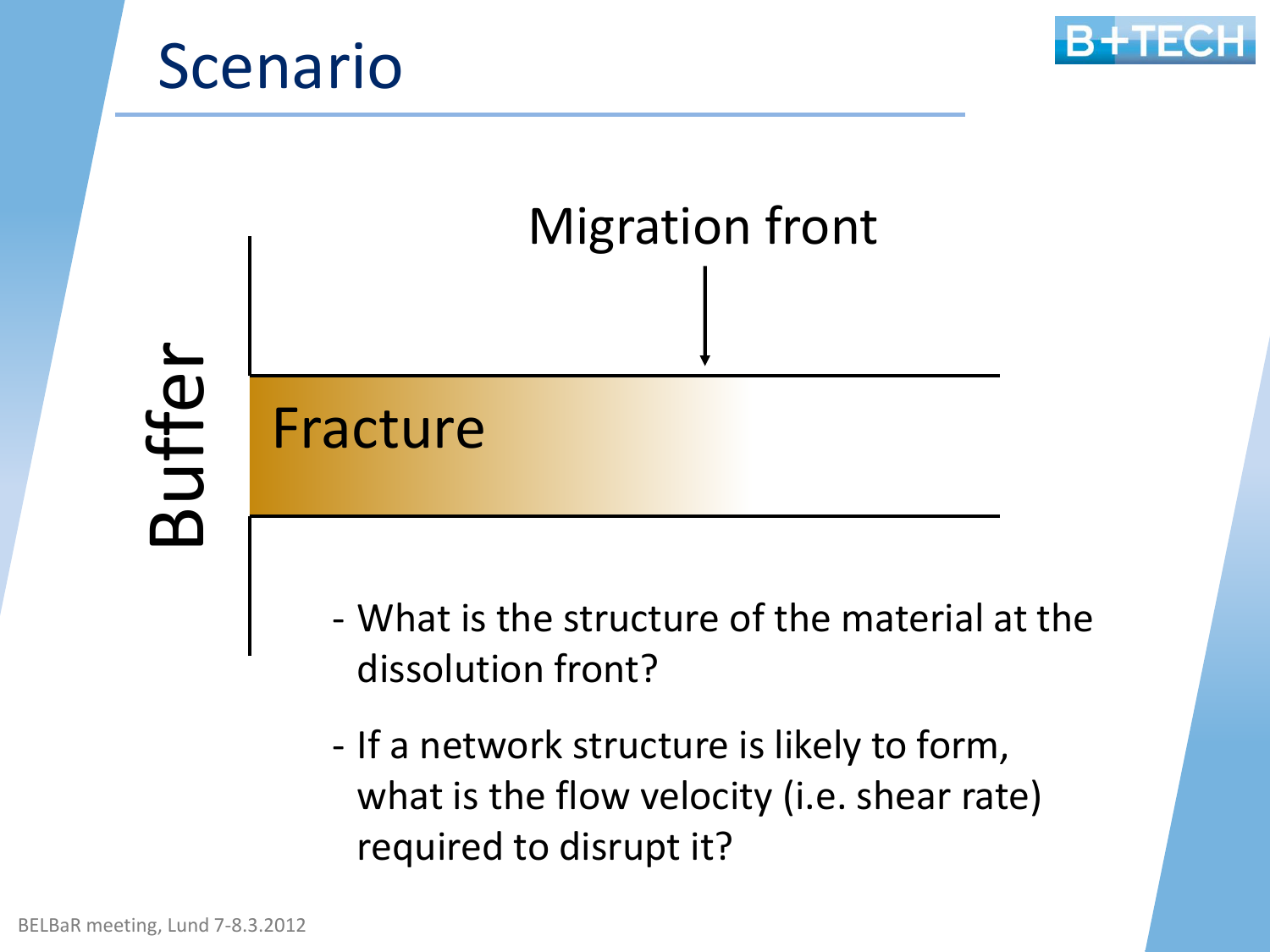

#### Particle networks

The elastic modulus is directly proportional to the network strength.

The characteristic length of the particle network can be probed by oscillatory shear.

The characteristic length of a repulsive network  $(L_R)$  is proportional to the particle size and the characteristic length of an attractive network  $(L_A)$  is proportional to the average distance between clusters of particles, hence:

 $L_A > L_R \left(\sim d_p\right)$ 

It should therefore be possible to distinguish between these two states by oscillatory shear.

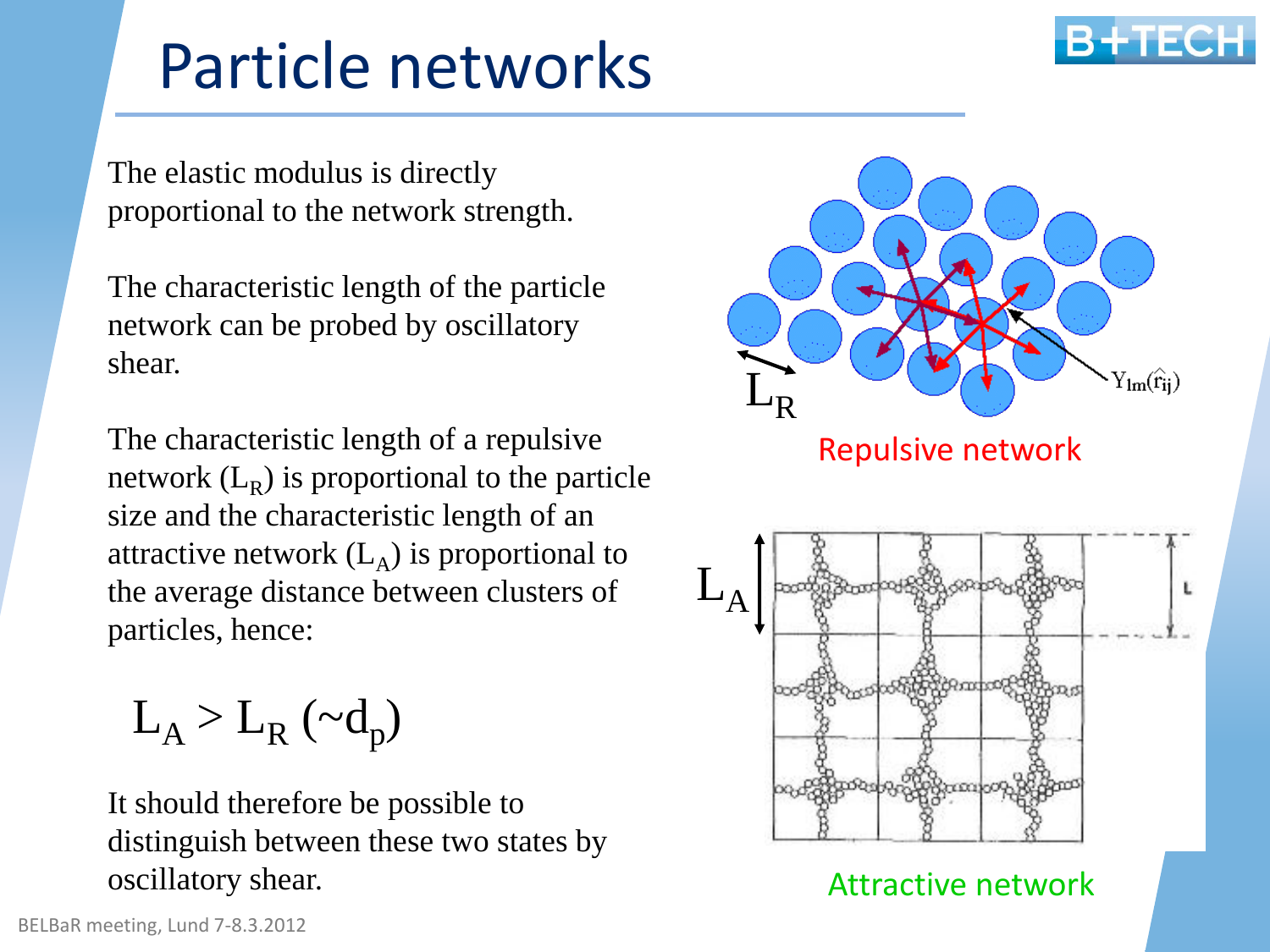#### Example



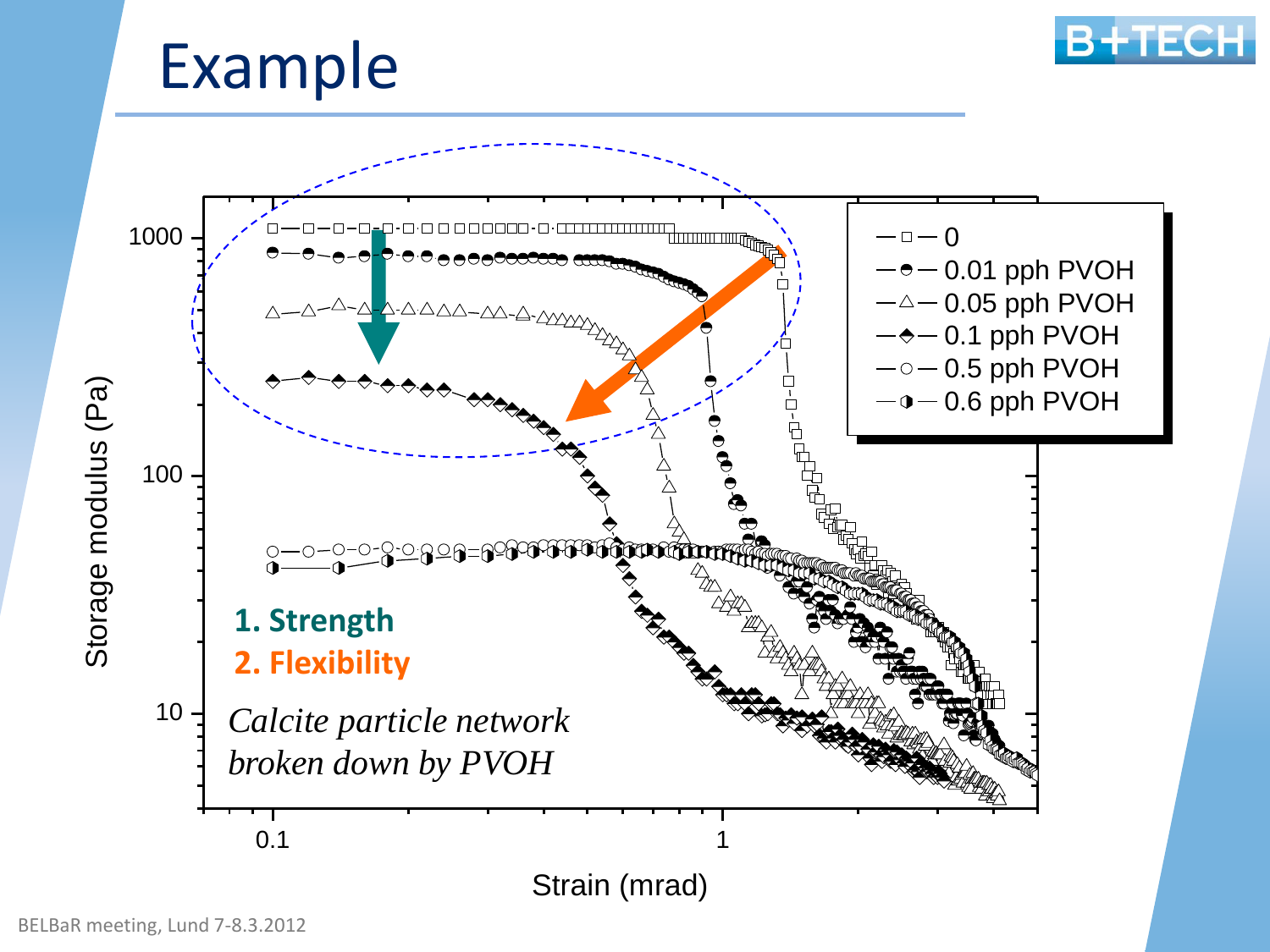

#### Methods

- Small-amplitude oscillatory shear (SAOS) tests will be performed to determine whether particles are in a well dispersed state or arrange into a network
- SAOS tests will simultaneously be used to study mechanical properties (strength, flexibility) of montmorillonite particle networks
- Creep tests at varying constant low shear rates are utilized in order to evaluate the effect of low water flow velocities on particle network integrity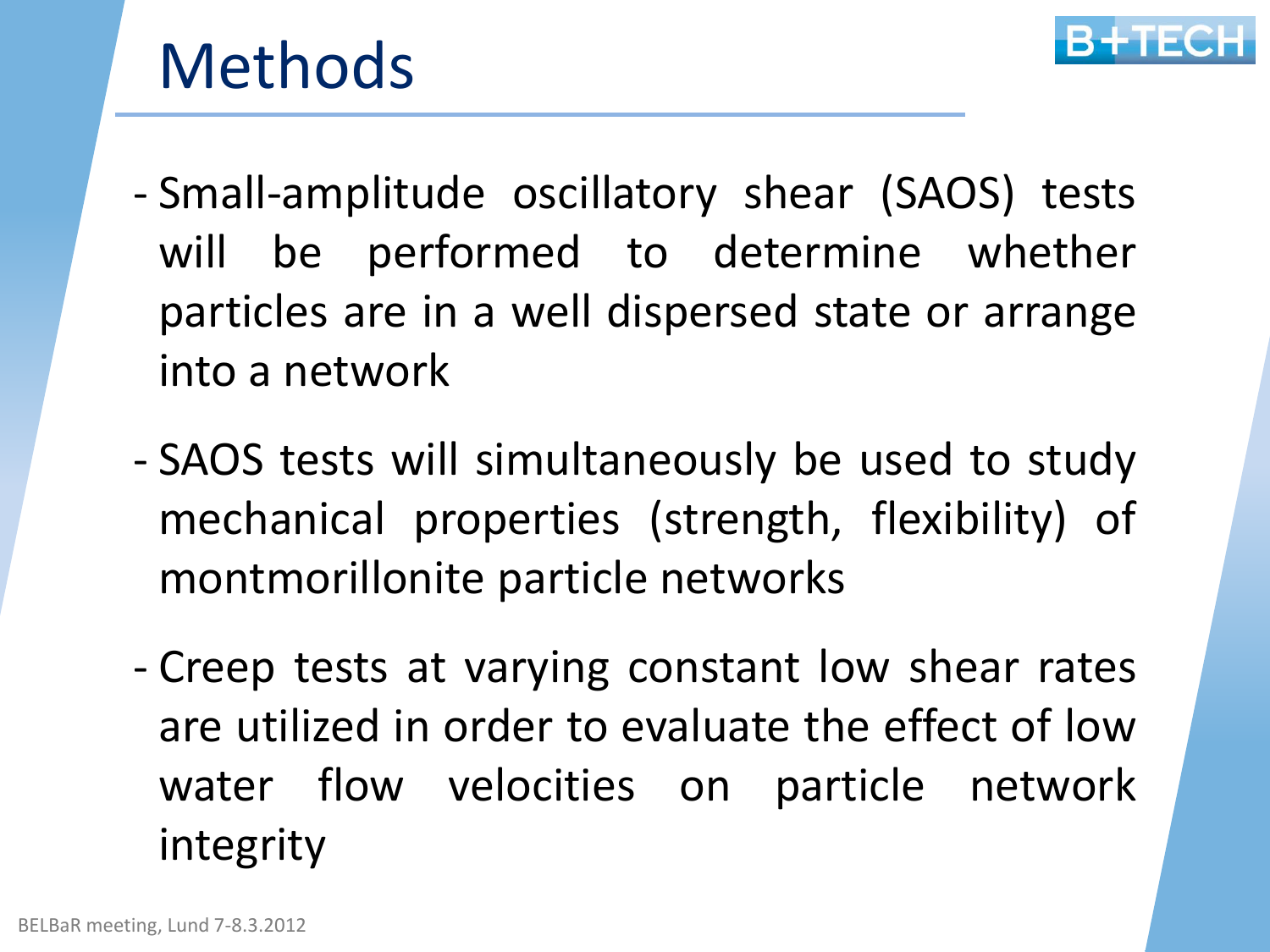## Experimental settings



#### ‣ Solids content

-Focus on low solids content (< 5 vol-%), but may go higher

- ‣Ionic strength ≤ 1 M
- ‣ Temperature (25 C)
- ‣Oscillatory shear

-Mainly strain sweeps at low to medium frequency ( $\leq 1$  Hz)

#### ‣ Creep tests

- -Low constant shear rates  $(< 0.1 s<sup>-1</sup>)$
- -How to establish a meaningful link between shear rates and actual water flow velocities?